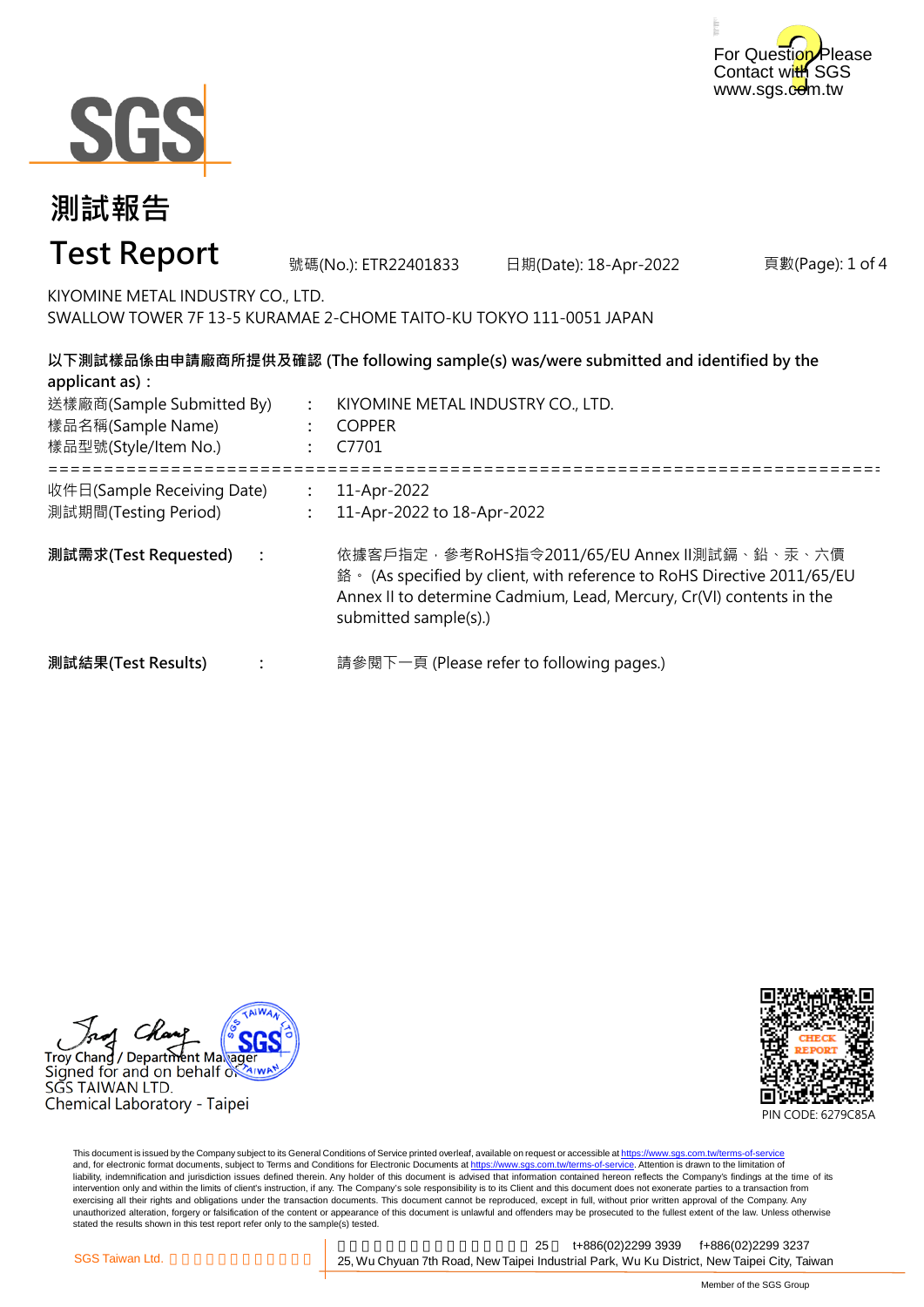

# **測試報告**

### **Test Report**

號碼(No.): ETR22401833 日期(Date): 18-Apr-2022 頁數(Page): 2 of 4

KIYOMINE METAL INDUSTRY CO., LTD. SWALLOW TOWER 7F 13-5 KURAMAE 2-CHOME TAITO-KU TOKYO 111-0051 JAPAN

### **測試部位敘述 (Test Part Description)**

No.1 **:** 淺金色金屬 (LIGHT GOLDEN COLORED METAL)

#### **測試結果 (Test Results)**

| 測試項目                                  | 測試方法                                                                   | 單位                      | <b>MDL</b>     | 結果       |
|---------------------------------------|------------------------------------------------------------------------|-------------------------|----------------|----------|
| (Test Items)                          | (Method)                                                               | (Unit)                  |                | (Result) |
|                                       |                                                                        |                         |                | No.1     |
| 鎘 (Cd) (Cadmium (Cd)) (CAS No.: 7440- | 參考IEC 62321-5: 2013, 以感應耦合電漿發射光                                        | mg/kg                   | 2              | n.d.     |
| $43-9$                                | 譜儀分析。(With reference to IEC 62321-5:                                   |                         |                |          |
|                                       | 2013, analysis was performed by ICP-OES.)                              |                         |                |          |
|                                       | 鉛 (Pb) (Lead (Pb)) (CAS No.: 7439-92-1) 參考IEC 62321-5: 2013,以感應耦合電漿發射光 | mg/kg                   | $\overline{2}$ | 5.19     |
|                                       | 譜儀分析。(With reference to IEC 62321-5:                                   |                         |                |          |
|                                       | 2013, analysis was performed by ICP-OES.)                              |                         |                |          |
| 汞 (Hg) (Mercury (Hg)) (CAS No.: 7439- | 參考IEC 62321-4: 2013+ AMD1: 2017, 以感應耦                                  | mg/kg                   | 2              | n.d.     |
| $97-6$                                | 合電漿發射光譜儀分析。(With reference to IEC                                      |                         |                |          |
|                                       | 62321-4: 2013+ AMD1: 2017, analysis was                                |                         |                |          |
|                                       | performed by ICP-OES.)                                                 |                         |                |          |
| 六價鉻 (Hexavalent Chromium) Cr(VI)      | 參考IEC 62321-7-1: 2015, 以紫外光-可見光分光                                      | $\mu$ g/cm <sup>2</sup> | 0.1            | n.d.     |
| (CAS No.: 18540-29-9) (#2)            | 光度計分析。(With reference to IEC 62321-7-1:                                |                         |                |          |
|                                       | 2015, analysis was performed by UV-VIS.)                               |                         |                |          |

#### **備註(Note):**

1. mg/kg = ppm;0.1wt% = 0.1% = 1000ppm

2. MDL = Method Detection Limit (方法偵測極限值)

- 3. n.d. = Not Detected (未檢出) ; 小於MDL / Less than MDL
- 4. (#2) =

a. 當六價鉻結果大於0.13 μg/cm<sup>2</sup>,表示樣品表層含有六價鉻。(The sample is positive for Cr(VI) if the Cr(VI) concentration is greater than 0.13 µg/cm². The sample coating is considered to contain Cr(VI).) b. 當六價鉻結果為n.d. (濃度小於0.10 μg/cm<sup>2</sup>), 表示表層不含六價鉻。(The sample is negative for Cr(VI) if Cr(VI) is n.d. (concentration less than 0.10 µg/cm²). The coating is considered a non-Cr(VI) based coating) c. 當六價鉻結果介於 0.10 及 0.13 µg/cm<sup>2</sup> 時, 無法確定塗層是否含有六價鉻。(The result between 0.10 µg/cm<sup>2</sup> and 0.13 µg/cm² is considered to be inconclusive - unavoidable coating variations may influence the determination.)

This document is issued by the Company subject to its General Conditions of Service printed overleaf, available on request or accessible at https://www.sgs.com.tw/terms-of-service and, for electronic format documents, subject to Terms and Conditions for Electronic Documents at https://www.sgs.com.tw/terms-of-service. Attention is drawn to the limitation of liability, indemnification and jurisdiction issues defined therein. Any holder of this document is advised that information contained hereon reflects the Company's findings at the time of its intervention only and within the limits of client's instruction, if any. The Company's sole responsibility is to its Client and this document does not exonerate parties to a transaction from exercising all their rights and obligations under the transaction documents. This document cannot be reproduced, except in full, without prior written approval of the Company. Any unauthorized alteration, forgery or falsification of the content or appearance of this document is unlawful and offenders may be prosecuted to the fullest extent of the law. Unless otherwise stated the results shown in this test report refer only to the sample(s) tested.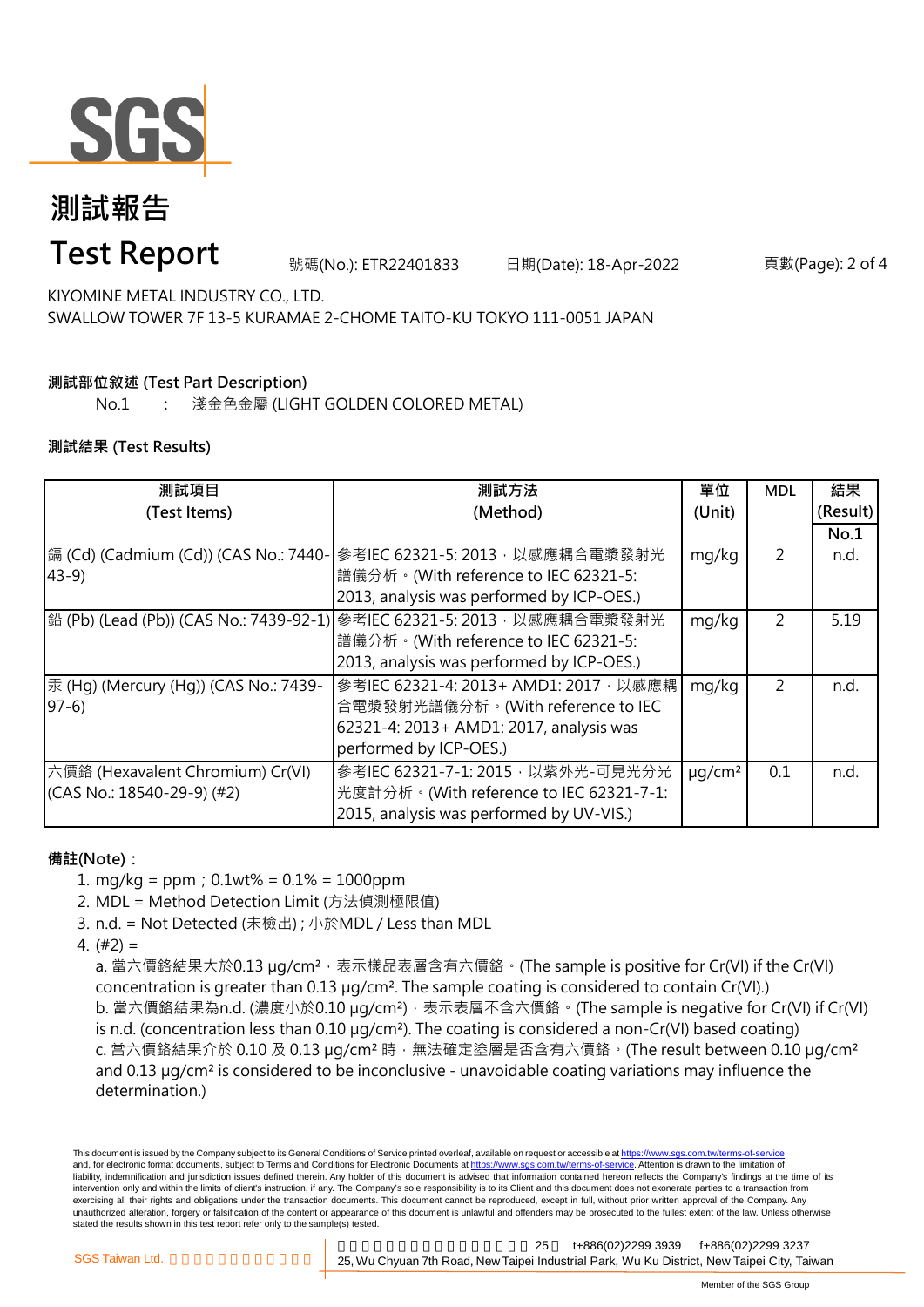

### **測試報告 Test Report**

號碼(No.): ETR22401833 日期(Date): 18-Apr-2022 頁數(Page): 3 of 4

KIYOMINE METAL INDUSTRY CO., LTD. SWALLOW TOWER 7F 13-5 KURAMAE 2-CHOME TAITO-KU TOKYO 111-0051 JAPAN

#### **重金屬流程圖 / Analytical flow chart of Heavy Metal**

根據以下的流程圖之條件,樣品已完全溶解。(六價鉻測試方法除外)

These samples were dissolved totally by pre-conditioning method according to below flow chart. ( $Cr^{6+}$  test method excluded)



This document is issued by the Company subject to its General Conditions of Service printed overleaf, available on request or accessible at https://www.sgs.com.tw/terms-of-service and, for electronic format documents, subject to Terms and Conditions for Electronic Documents at https://www.sgs.com.tw/terms-of-service. Attention is drawn to the limitation of liability, indemnification and jurisdiction issues defined therein. Any holder of this document is advised that information contained hereon reflects the Company's findings at the time of its intervention only and within the limits of client's instruction, if any. The Company's sole responsibility is to its Client and this document does not exonerate parties to a transaction from exercising all their rights and obligations under the transaction documents. This document cannot be reproduced, except in full, without prior written approval of the Company. Any<br>unauthorized alteration, forgery or falsif stated the results shown in this test report refer only to the sample(s) tested.